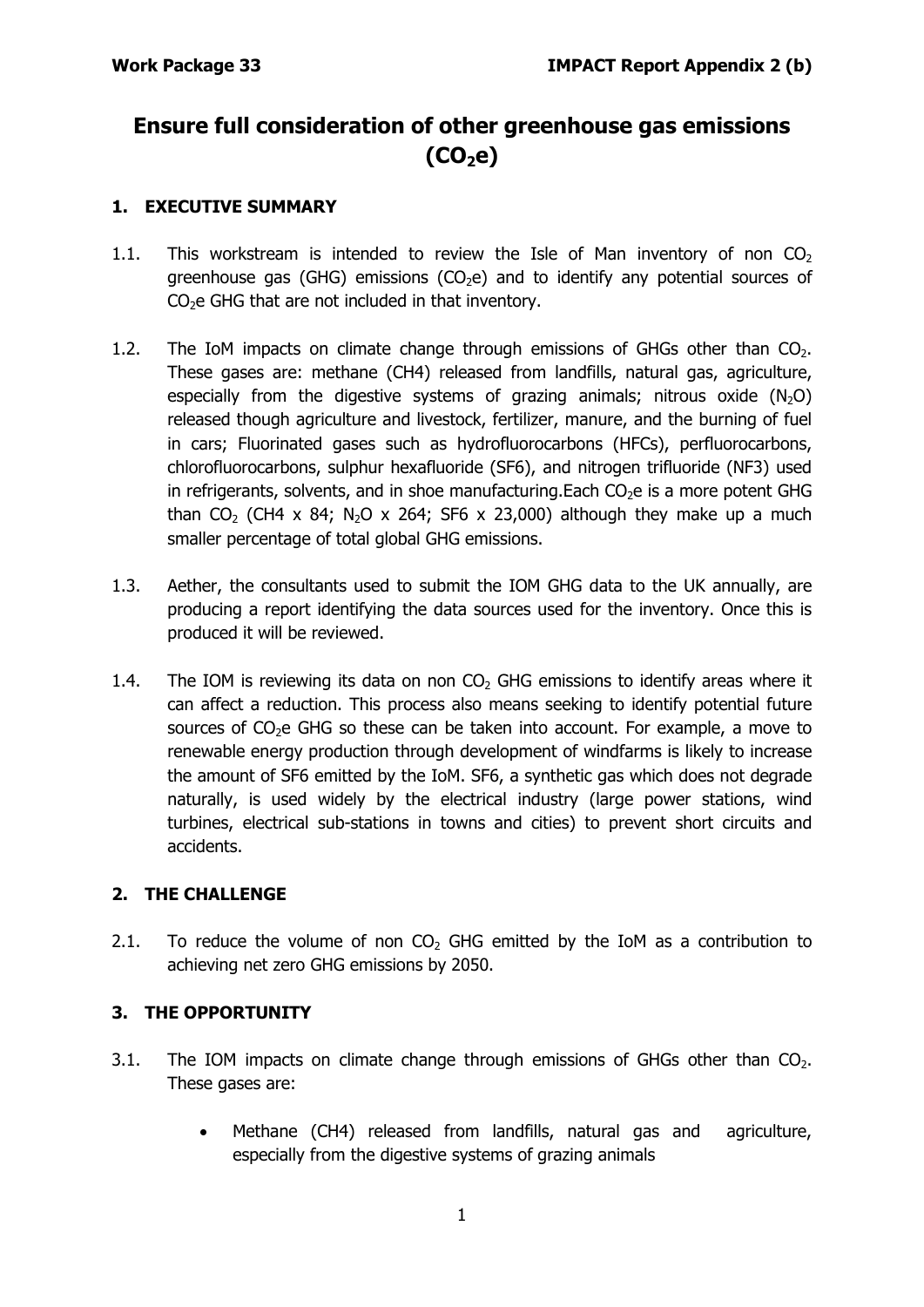- Nitrous oxide (N2O) released though agriculture and livestock, fertilizer, manure, and the burning of fuel in cars
- Fluorinated gases such as hydrofluorocarbons (HFC), perfluorocarbons (PFC), and chlorofluorocarbons (CFC), used in commercial refrigeration, industrial refrigeration, air-conditioning systems, heat pump equipment, and as blowing agents for foams, fire extinguishants, aerosol propellants, and solvents
- Sulphur hexafluoride (SF6) used as an electrical insulator, to manufacture semiconductors, as a filler for cushioning (such as in tennis balls or the soles of trainers)
- Nitrogen trifluoride (NF3) a very powerful oxidizing agent use as an etchant in microelectronics and in the high-volume production of liquid-crystal displays and silicon-based thin-film solar
- 3.2. These gases are referred to as  $CO<sub>2</sub>e$  GHG or  $CO<sub>2</sub>$  equivalent Greenhouse Gases. Although they make up a much smaller percentage of total global GHG emissions than CO2, their global warming potential<sup>[1](#page-1-0)</sup> is higher than  $CO<sub>2</sub>$ .
- 3.3. The GWP for each  $CO<sub>2</sub>e$  GHG is published by The Intergovernmental Panel on Climate Change through its Assessment Reports (AR). For the purpose of international reporting requirements the GWPs included in AR4 are used (Aether, 2019).
- 3.4. The GWPs for each  $CO<sub>2</sub>e$  over a 100-year time horizon and relative to  $CO<sub>2</sub>$  are as follows:
	- Methane (CH4) x 25

-

- Nitrous oxide (N2O) x 298
- Fluorinated gases x thousands or tens of thousands
- Sulphur hexafluoride (SF6) x 22,800
- Nitrogen trifluoride (NF3) x 17,200

(United States Environmental Protection Agency, NA) (Greenhouse Protocol, NA)

3.5. Fluorinated gases are also known as Ozone Depleting Substances (ODS). The ozone layer, which lies high in the atmosphere, shields earth from harmful ultraviolet (UV) rays from the Sun. The use of fluorinated gases, such as CFCs in spray cans and refrigerants, breaks down ozone molecules in the upper atmosphere, creating a

<span id="page-1-0"></span> $1$  Global warming potential (GWP) is a measure of how much heat a greenhouse gas traps in the atmosphere up to a specific time horizon, relative to carbon dioxide. It compares the amount of heat trapped by a certain mass of the gas in question to the amount of heat trapped by a similar mass of carbon dioxide and is expressed as a factor of carbon dioxide (whose GWP is standardized to 1).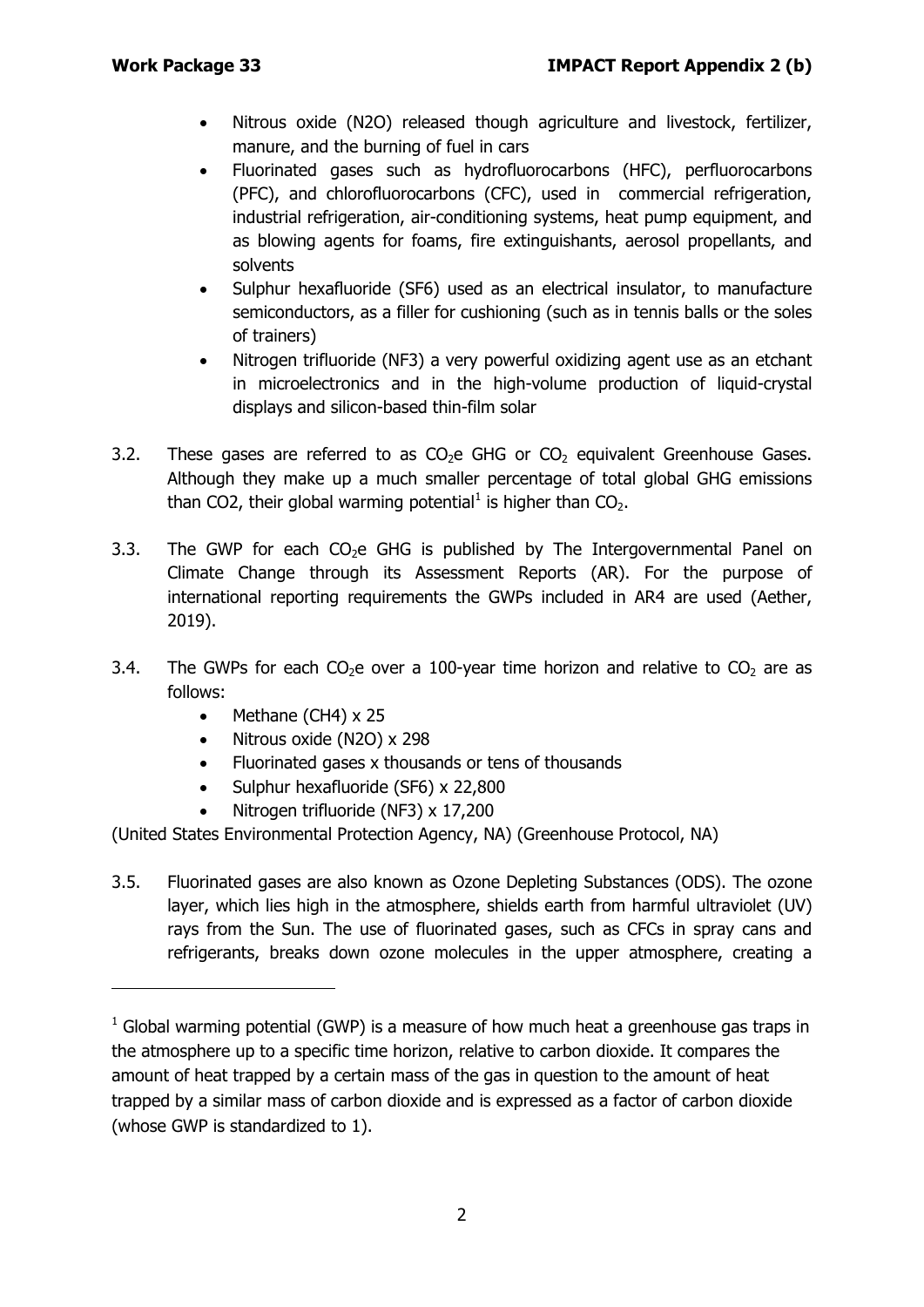'hole'. Although not causing global warming, this ozone hole is now known to be affecting the climate in the Southern Hemisphere, resulting in faster winds near the pole, which impacts to the equator affecting tropical circulation and rainfall at lower latitudes (NASA Climate Change Panel , NA).

3.6. In 1987 the Montreal Protocol, a multilateral environmental agreement, was signed. This committed signatories to, inter alia, regulate substances that deplete the ozone layer, and phase out the use of HCFCs from 2020. Globally the consumption of ODSs controlled under the Montreal Protocol declined by 98.41 % worldwide between 1986 and 2017 (European Environment Agency, n.d.). However, since 2012, unexpectedly high concentrations of the ODS trichlorofluoromethane (CFC-11) have been detected in the atmosphere. This suggests that the production of CFC-11 has illegally been resumed in recent years, which could delay the recovery of the ozone layer significantly.

#### **IoM CO<sub>2</sub>e Emissions**

- 3.7. IOM CO<sub>2</sub>e emissions are compiled annually as part of the UK National Atmospheric Emissions Inventory Programme. A new report explaining the process for emissions calculation and reporting has recently been prepared by Aether, designed to aid knowledge and understanding of the Isle of Man's inventory (Aether, 2019). The main conclusions of that report, which are of relevance to this work stream, are included in Annex A.
- 3.8. Annex B shows the sum of main  $CO<sub>2</sub>e$  GHGs emitted by all sectors in the IOM since 1999. To note, the GWP factors have already been applied to actual non CO2 GHG emissions to provide  $CO<sub>2</sub>e$  emissions data.
- 3.9. In terms of the assessing the scale of non  $CO<sub>2</sub>$  emissions by the IoM, using 2017 IOM data on emissions (as the most contemporary data available), non  $CO<sub>2</sub>$  GHGs were responsible for the release of 0.146 Mt  $CO<sub>2</sub>e<sup>*</sup>$ . This represents 17% of total GHG emissions in 2017 (0.839 Mt), with  $CO<sub>2</sub>$  accounting for a 0.692 Mt  $CO<sub>2</sub>$  release. Of this 17%, methane is the most significant gas, produced by the agricultural sector.
- 3.10. The IPCC comment that 'The largest human source of nitrous oxide emissions is from agriculture which accounts for 67%' ( Intergovernmental Panel on Climate Change, 2007). Agriculture creates both direct and indirect emissions. The IPCC reports that 'Direct emissions come from fertilized agricultural soils and livestock manure (42%). While indirect emissions come from runoff and leaching of fertilizers (25%)' HCFCs and Nitrogen Dioxide emissions are the next most significant gases.

#### **4. OPPORTUNITIES FOR REDUCING EMISSIONS**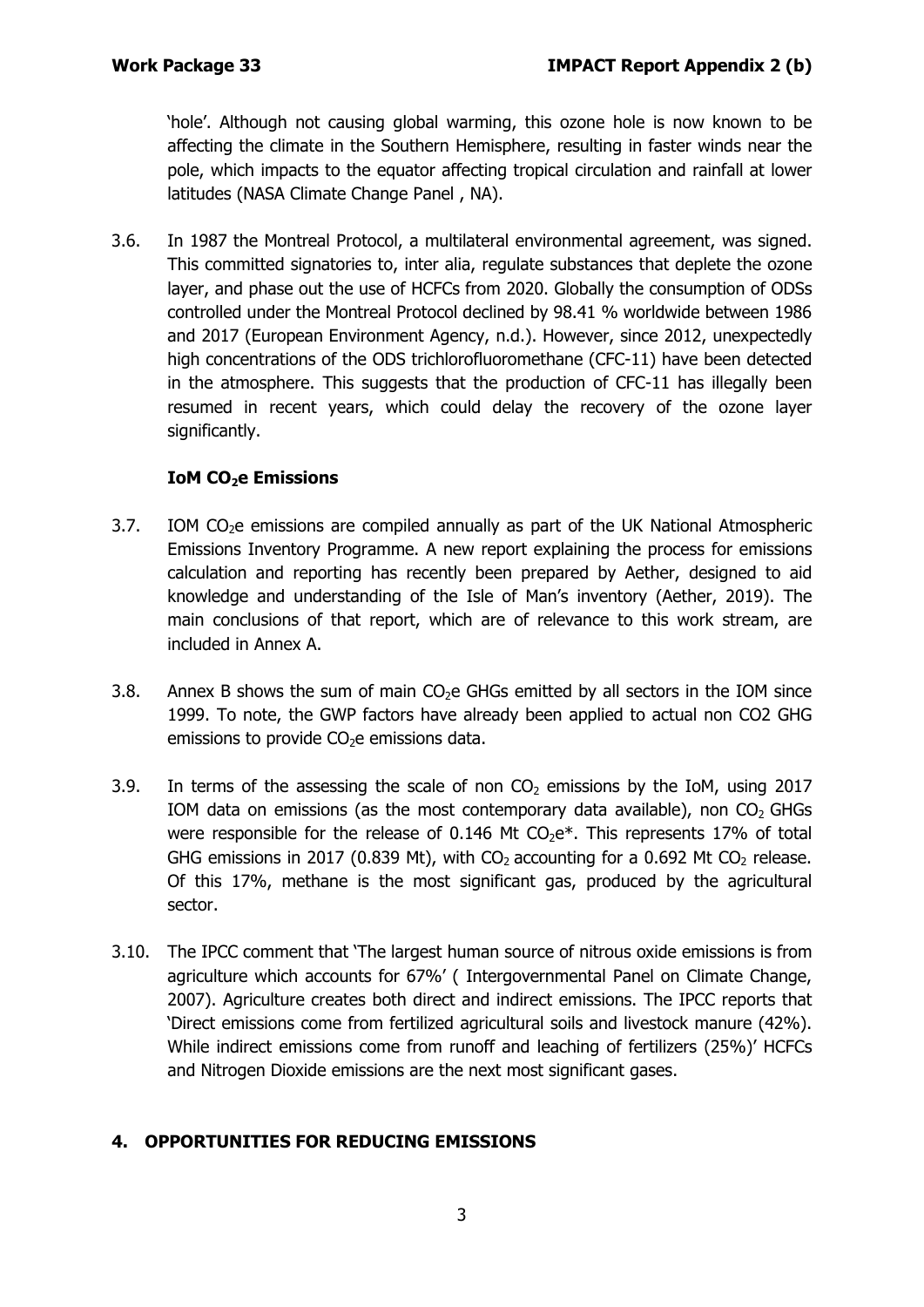- 4.1. To identify opportunities for reducing emissions, the first step is to understand the baseline data used to calculate each of the  $CO<sub>2</sub>e$  emissions, where this data has been obtained and what assumptions have been used. Aether has recently produced its 'Guide to the Isle of Man Greenhouse Gas Inventory'.
- 4.2. This will allow the IOM to:
	- Rank the sectors
	- Identify the sectors/activities producing the highest  $CO<sub>2</sub>e$  emissions
	- Identify options for reducing these emissions, considering costs and benefits, and potential consequential impacts
	- Determine which options to progress as part of the Climate Change target of net zero 2050
- 4.3. As  $CO<sub>2</sub>$  emissions from all sectors are being reviewed and assessed through other CCAT work programs, their proposals for reducing  $CO<sub>2</sub>$  emissions to achieve net zero 2050 will, however, also impact on emissions of  $CO<sub>2</sub>e$  GHGs.

#### **5. THE ACTIONS**

- 5.1. This work stream, and lead authors for other related work programs, will need to review the recommendations of the Aether report with specific focus on the three priority actions for data improvements:
	- Improvements to the completeness of the Isle of Man energy balance
	- Improvements to the livestock numbers time series:
	- Isle of Man specific insights: Provision of information on specific Isle of Man circumstances and where this may differ from activities in the UK. For example, the vehicle fleet mix, including age of the vehicles, may be different in the Isle of Man compared to the UK, and therefore applying UK assumptions may not be the best approach

and to then:

- Consider if there are other sources of non  $CO<sub>2</sub>$  GHGs which have not been taken into account in the inventory
- Consider whether any of the proposed actions in the work programmes to reduce GHG emissions in the IOM could result in an increase in  $CO<sub>2</sub>e$ emissions

#### **6. THE RISKS**

6.1. A move to renewable energy production through development of windfarms is likely to increase the amount of SF6 emitted by the IOM. SF6, a synthetic gas which does not degrade naturally, is used widely by the electrical industry (large power stations,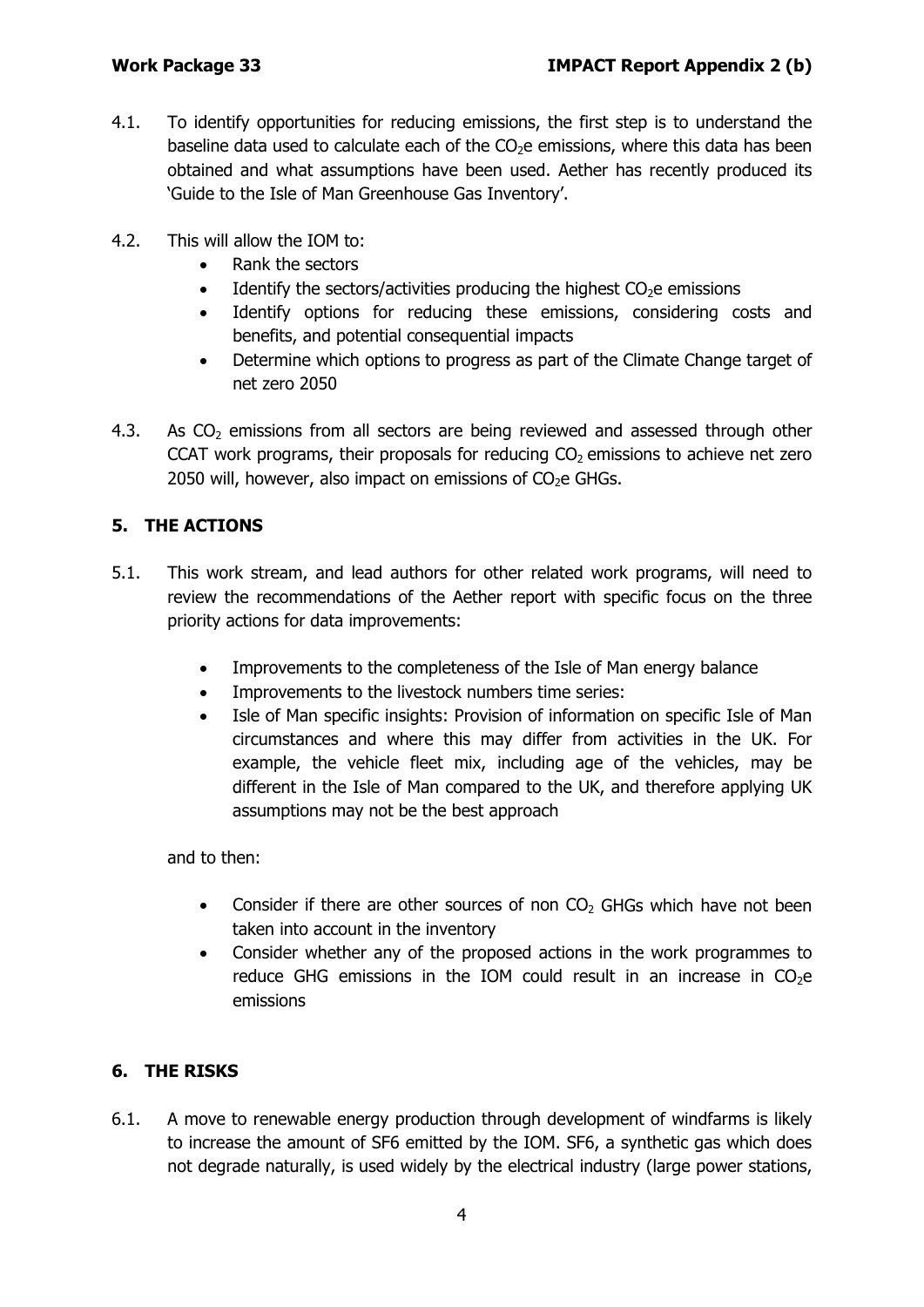wind turbines, electrical sub-stations in towns and cities) to prevent short circuits and accidents.

6.2. While steps have been taken to reduce and ban the use of CFCs in manufacture processes, owing to the long life cycle of cooling appliances, CFCs and HCFCs still make up a significant part of IOM end of life waste electronic and electrical equipment waste stream (C.Keri, 2012).

#### **7. CONCLUSION**

- 7.1. Based on current reported IOM GHG emission data non  $CO<sub>2</sub>$  GHGs contribute nearly one fifth of all GHG emissions by IOM. However as identified by Aether in its Guide to the Isle of Man Greenhouse Gas Inventory, there is a need to ensure more Isle of Man specific data is used as this will allow a more comprehensive and accurate inventory. The starting point is, therefore, to review the source data currently provided, specifically that relating to non GHG emissions.
- 7.2. Once this data review is completed, and any amendments made, there will be opportunities to review options for reducing these emissions, with reference to relevant CO2 focussed work programmes.
- 7.3. There is a need to identify potential sources for new  $CO<sub>2</sub>e$  emissions, particularly those associated with renewable energy, waste management and the decarbonising of the transport system.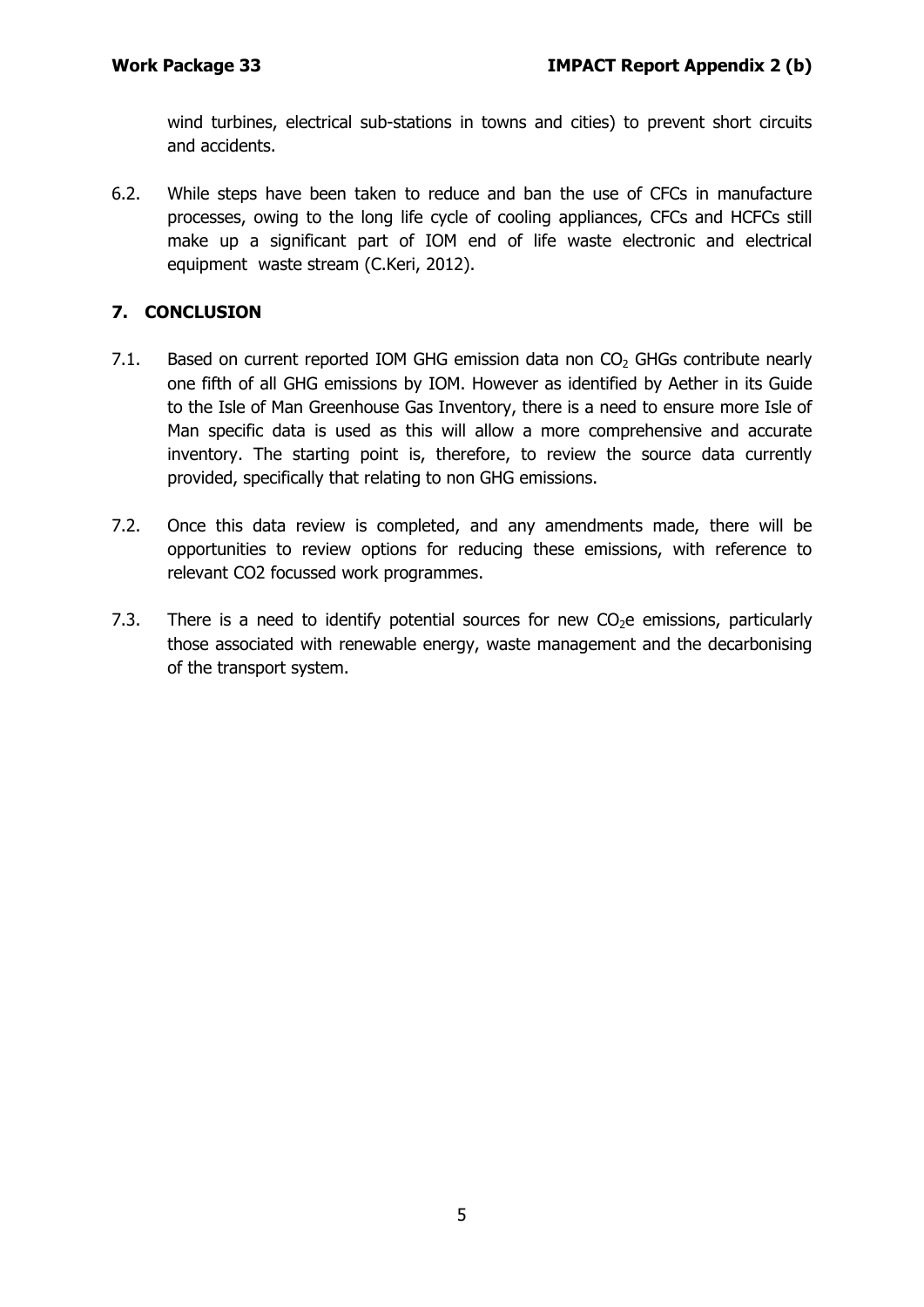#### **ANNEX A**

#### **Aether 2019 Report - Recommendations and next steps**

#### **Data improvements**

In each sector chapter of the report, possible improvements to the inventory have been outlined. As a general rule, the more Isle of Man specific data that can be provided, the more comprehensive and accurate the inventory will be. Three priority actions for data improvements are:

- Improvements to the completeness of the Isle of Man energy balance: provision of data on fuel use, split by fuel type and sector (domestic, commercial or public sector) for 2001 onwards.
- Improvements to the livestock numbers time series: Provision of a complete timeseries (1990 – latest year minus 2), preferably from one data source, for livestock numbers for each category (e.g. dairy cattle, non-dairy cattle, sheep).
- Isle of Man specific insights: Provision of information on specific Isle of Man circumstances and where this may differ from activities in the UK. For example, the vehicle fleet mix, including age of the vehicles, may be different in the Isle of Man compared to the UK, and therefore applying UK assumptions may not be the best approach.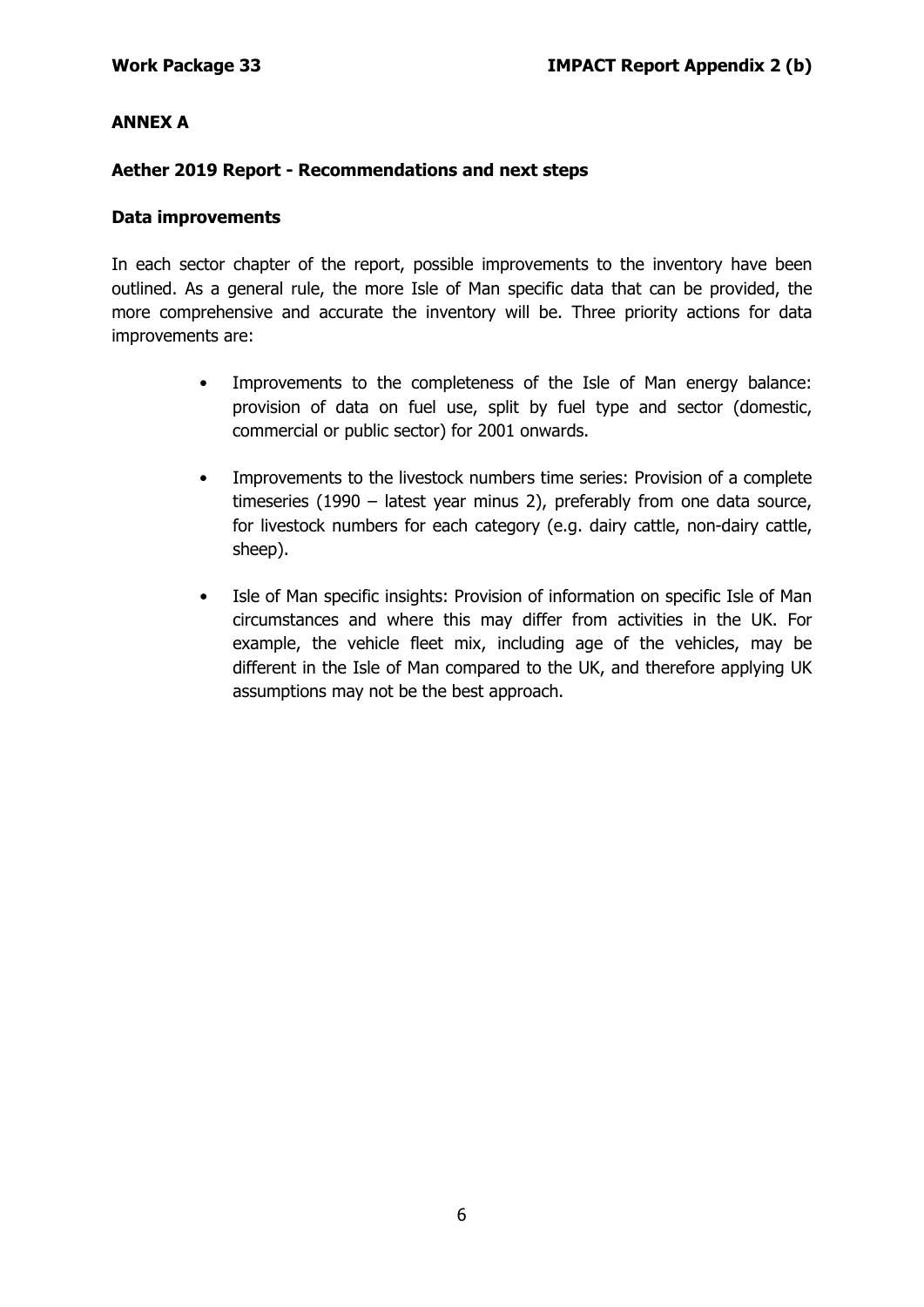## **ANNEX B**

# **Greenhouse Gas Inventory (1990-2017) by Gas**

| GHG inventory for $ $ Isle of Man |                |
|-----------------------------------|----------------|
| Units                             | Mt GWP CO2 AR4 |
| IPCC2006GLs                       | (All)          |

| Sum of Emission     | Pollutant       |                 |            |             |             |                 |
|---------------------|-----------------|-----------------|------------|-------------|-------------|-----------------|
| <b>EmissionYear</b> | CO <sub>2</sub> | CH <sub>4</sub> | <b>N2O</b> | <b>HFCs</b> | <b>PFCs</b> | SF <sub>6</sub> |
| 1990                | 0.357           | 0.124           | 0.025      |             | 0.000       |                 |
| 1991                | 0.357           | 0.128           | 0.025      | 0.000       | 0.000       |                 |
| 1992                | 0.353           | 0.131           | 0.025      | 0.000       | 0.000       |                 |
| 1993                | 0.365           | 0.123           | 0.024      | 0.000       | 0.000       |                 |
| 1994                | 0.359           | 0.125           | 0.025      | 0.001       | 0.000       |                 |
| 1995                | 0.388           | 0.127           | 0.025      | 0.001       | 0.000       |                 |
| 1996                | 0.467           | 0.128           | 0.026      | 0.002       | 0.000       |                 |
| 1997                | 0.550           | 0.128           | 0.026      | 0.003       | 0.000       |                 |
| 1998                | 0.581           | 0.134           | 0.027      | 0.005       | 0.000       | 0.000           |
| 1999                | 0.594           | 0.137           | 0.027      | 0.005       | 0.000       | 0.000           |
| 2000                | 0.540           | 0.136           | 0.027      | 0.007       | 0.000       | 0.000           |
| 2001                | 0.456           | 0.134           | 0.026      | 0.008       | 0.000       | 0.000           |
| 2002                | 0.555           | 0.135           | 0.027      | 0.010       | 0.000       | 0.000           |
| 2003                | 0.540           | 0.101           | 0.020      | 0.012       | 0.000       | 0.000           |
| 2004                | 0.498           | 0.100           | 0.020      | 0.014       | 0.000       | 0.000           |
| 2005                | 0.680           | 0.098           | 0.021      | 0.016       | 0.000       | 0.000           |
| 2006                | 0.635           | 0.129           | 0.027      | 0.018       | 0.000       | 0.000           |
| 2007                | 0.659           | 0.130           | 0.027      | 0.022       | 0.000       | 0.000           |
| 2008                | 0.679           | 0.129           | 0.028      | 0.025       | 0.000       | 0.000           |
| 2009                | 0.676           | 0.119           | 0.026      | 0.027       | 0.000       | 0.000           |
| 2010                | 0.660           | 0.113           | 0.025      | 0.029       |             | 0.000           |
| 2011                | 0.661           | 0.107           | 0.024      | 0.026       | 0.000       | 0.000           |
| 2012                | 0.588           | 0.103           | 0.024      | 0.027       | 0.000       |                 |
| 2013                | 0.641           | 0.101           | 0.024      | 0.029       | 0.000       |                 |
| 2014                | 0.660           | 0.103           | 0.025      | 0.028       |             |                 |
| 2015                | 0.671           | 0.101           | 0.025      | 0.028       |             |                 |
| 2016                | 0.689           | 0.100           | 0.025      | 0.026       |             |                 |
| 2017                | 0.692           | 0.096           | 0.024      | 0.026       |             |                 |
| <b>Grand Total</b>  | 15.552          | 3.320           | 0.700      | 0.396       | 0.000       | 0.002           |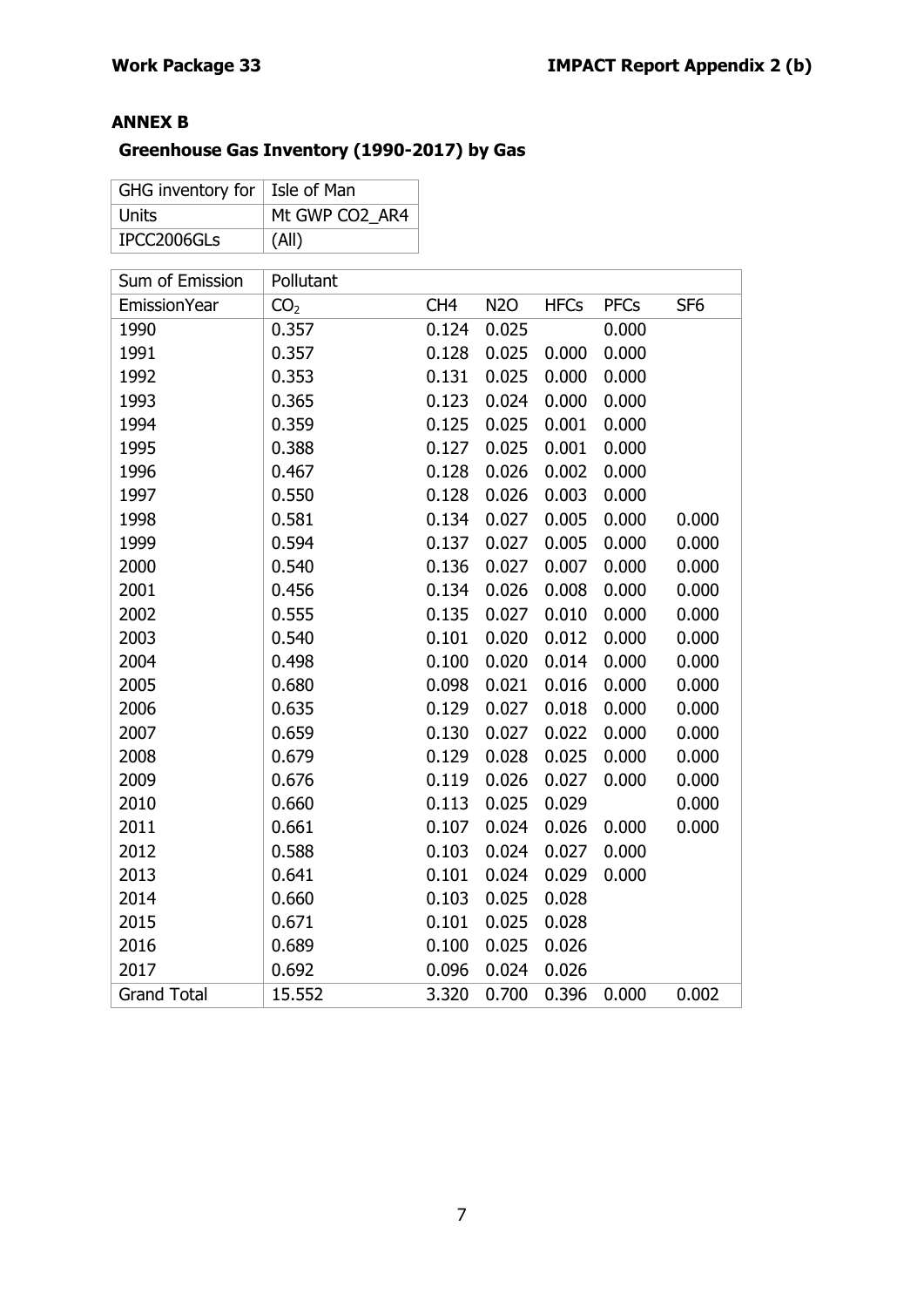## **ANNEX C**

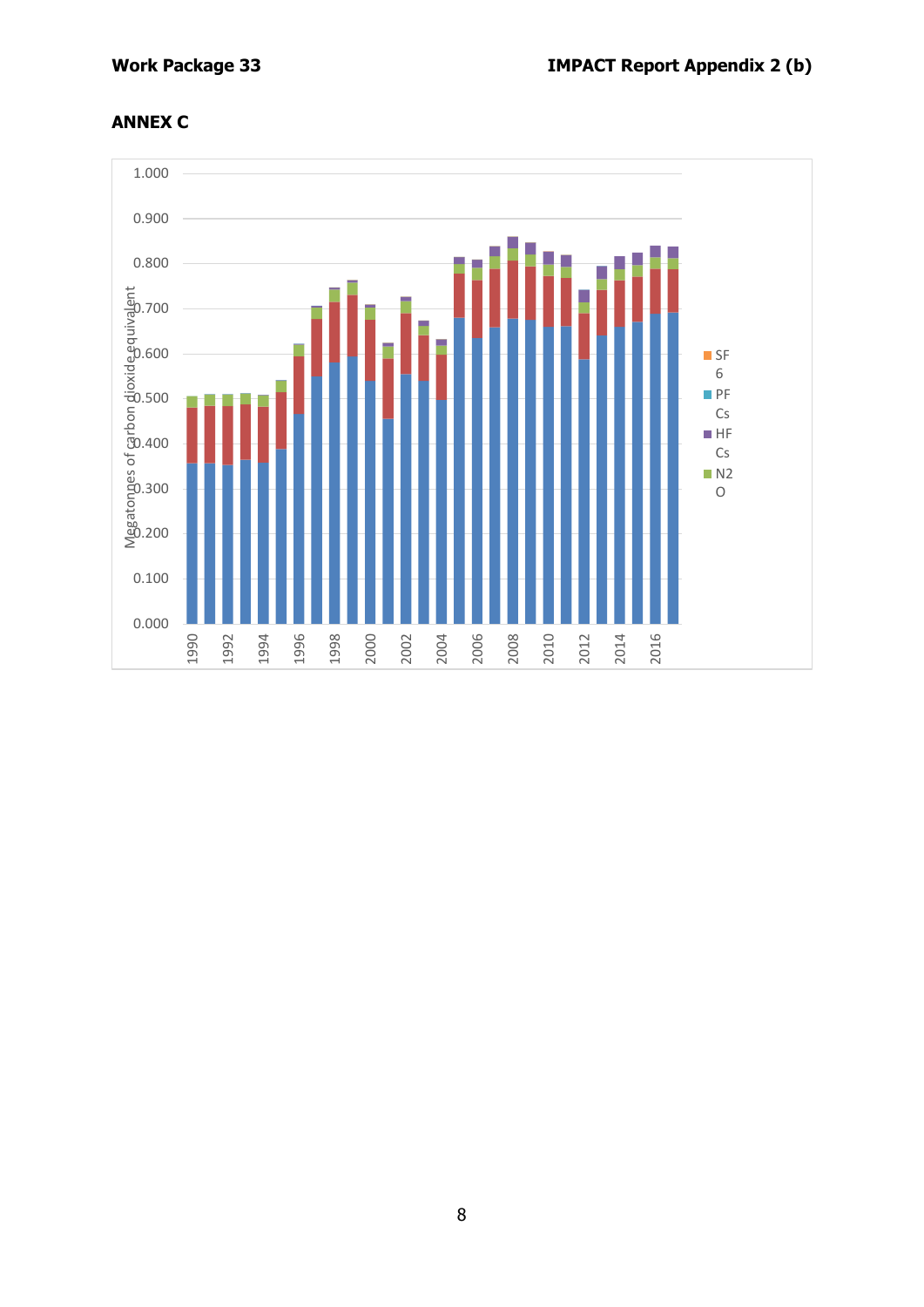#### **REFERENCES**

Aether, 2019. Guide to the Isle of Man Greenhouse Gas Inventory, s.l.: Aether.

C.Keri, 2012. 15 - Recycling cooling and freezing appliances. Woodhead Publishing Series in Electronic and Optical Materials.

European Environment Agency, n.d. Production and consumption of ozone-depleting substances. **[Online]** Available at: https://www.eea.europa.eu/data-and-maps/indicators/production-andconsumption-of-ozone-2/assessment-4 [Accessed 2019].

Greenhouse Protocol, NA. *Global Warming Potential Values.* [Online] Available at: https://www.ghgprotocol.org/sites/default/files/ghgp/Global-Warming-Potential-Values%20%28Feb%2016%202016%29\_1.pdf [Accessed 2019].

NASA Climate Change Panel, NA. Is the ozone hole causing climate change?. [Online] Available at: https://climate.nasa.gov/faq/15/is-the-ozone-hole-causing-climate-change/ [Accessed 2019].

United States Environmental Protection Agency, NA. Understanding Global Warming Potentials. [Online] [Accessed 2019].

9